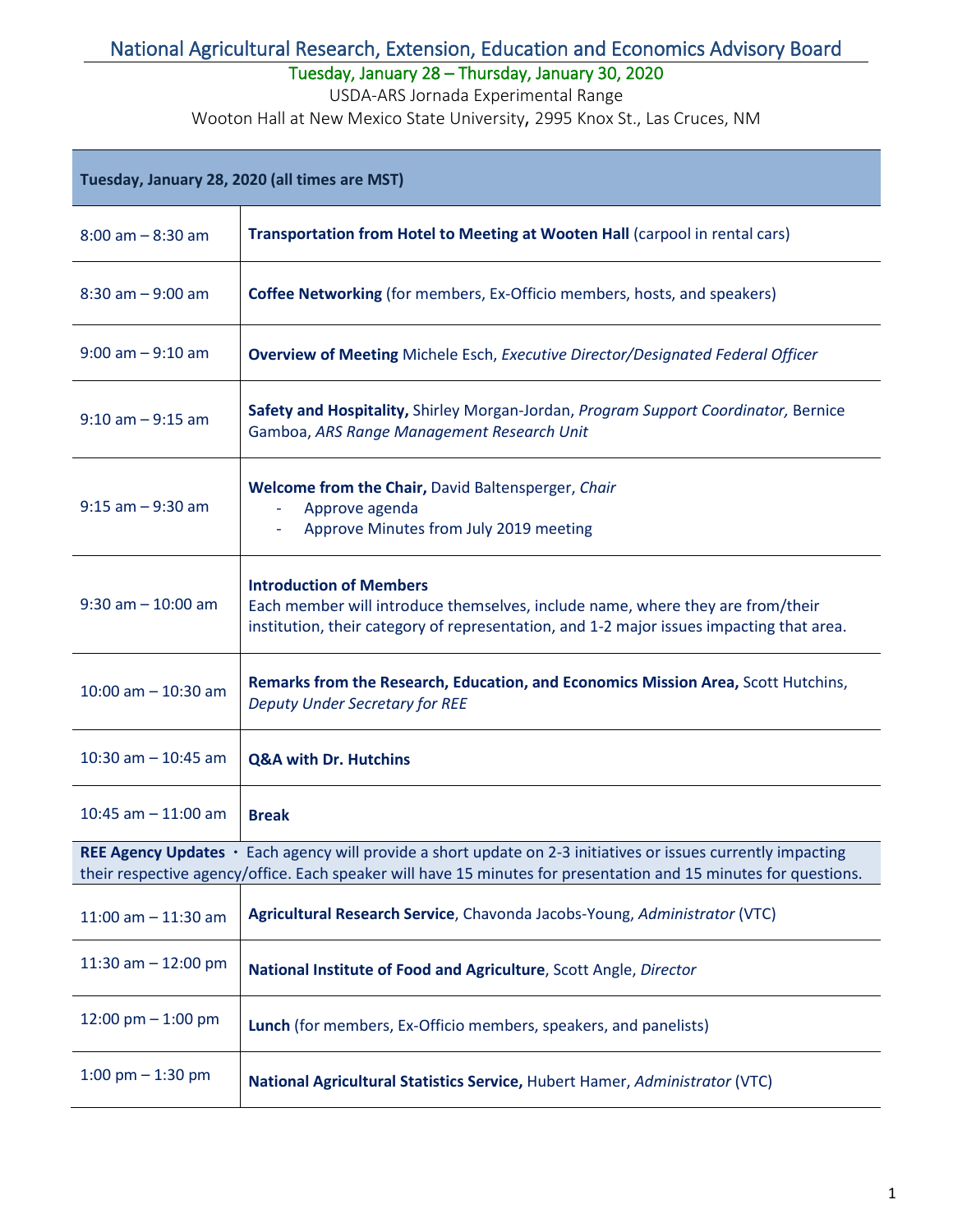Tuesday, January 28 – Thursday, January 30, 2020

USDA-ARS Jornada Experimental Range

Wooton Hall at New Mexico State University, 2995 Knox St., Las Cruces, NM

| Tuesday, January 28, 2020 (all times are MST)                      |                                                                                                                                                                                                                                                                                                                             |  |
|--------------------------------------------------------------------|-----------------------------------------------------------------------------------------------------------------------------------------------------------------------------------------------------------------------------------------------------------------------------------------------------------------------------|--|
| 1:30 pm $- 2:00$ pm                                                | <b>Office of the Chief Scientist</b> , Dionne Toombs, Director (VTC)                                                                                                                                                                                                                                                        |  |
| $2:00 \text{ pm} - 2:30 \text{ pm}$                                | <b>Economic Research Service, Marca Weinberg, Acting Administrator (VTC)</b>                                                                                                                                                                                                                                                |  |
| $2:30 \text{ pm} - 2:45 \text{ pm}$                                | <b>Break</b>                                                                                                                                                                                                                                                                                                                |  |
| NIFA PROJECT Café: Collaboratively Achieving Functional Excellence |                                                                                                                                                                                                                                                                                                                             |  |
| $2:45$ pm $-3:45$ pm                                               | NIFA PROJECT Café, Scott Angle, NIFA Director<br>As the agency enters its second decade, NIFA is undertaking Project Café in an effort to<br>enhance its ability to provide excellent customer service to external and internal partners.<br>Dr. Angle will lead a discussion with the Board for input and recommendations. |  |

#### **Kick off of the 2020 Relevance and Adequacy Review – Ag Climate Adaption**

*The NAREEE Advisory Board is statutorily required to perform an annual review of all the agricultural and natural resource research, extension, or education activities funded by the U.S. Department of Agriculture to assess their relevance to the Department's established Research, Education and Economics (REE) priorities and to advise USDA on the adequacy of the funding for those activities (7 USC 7613(b)). This annual process is called the Relevance and Adequacy (R&A) review.* 

### *General Guiding Questions*

- *What is being addressed by this program?*
- *Have the investments in this program accomplished the goals for which it was developed? Does the research advance agricultural science?*
- *Is there a complementary and adequate balance of intramural and extramural projects for relevant results?*
- *Do the current activities in the program achieve the correct balance between short- and long-term research among formula, capacity, competitive, and intramural funding?*
- *What has this program accomplished relative to the current state of agricultural science?*
- *What are the information gaps? What does this program area need to do to address the gaps between this program's activities and accomplishments and the current state of agricultural science?*
- *Is there adequate funding for the program?*

#### *Additional 2020 Questions focused specifically on the Ag Climate Adaption theme area*

- *How has REE been responsive to feedback and evolving stakeholder needs?*
- *How did the REE agencies respond to the climate portion of the 2017 Relevance and Adequacy review on Climate and Energy Needs?*
- *Taking a forward-looking approach at Ag Climate Adaption….*
	- *What are the research goals that USDA science should focus on? What are the richest areas for exploration in ag climate adaption?*
	- *What areas are facing the biggest risk if they are not able to adapt to changing weather/climate?*
- *How can USDA more effectively communicate research activities, innovations, and reports supporting ag climate adaption?*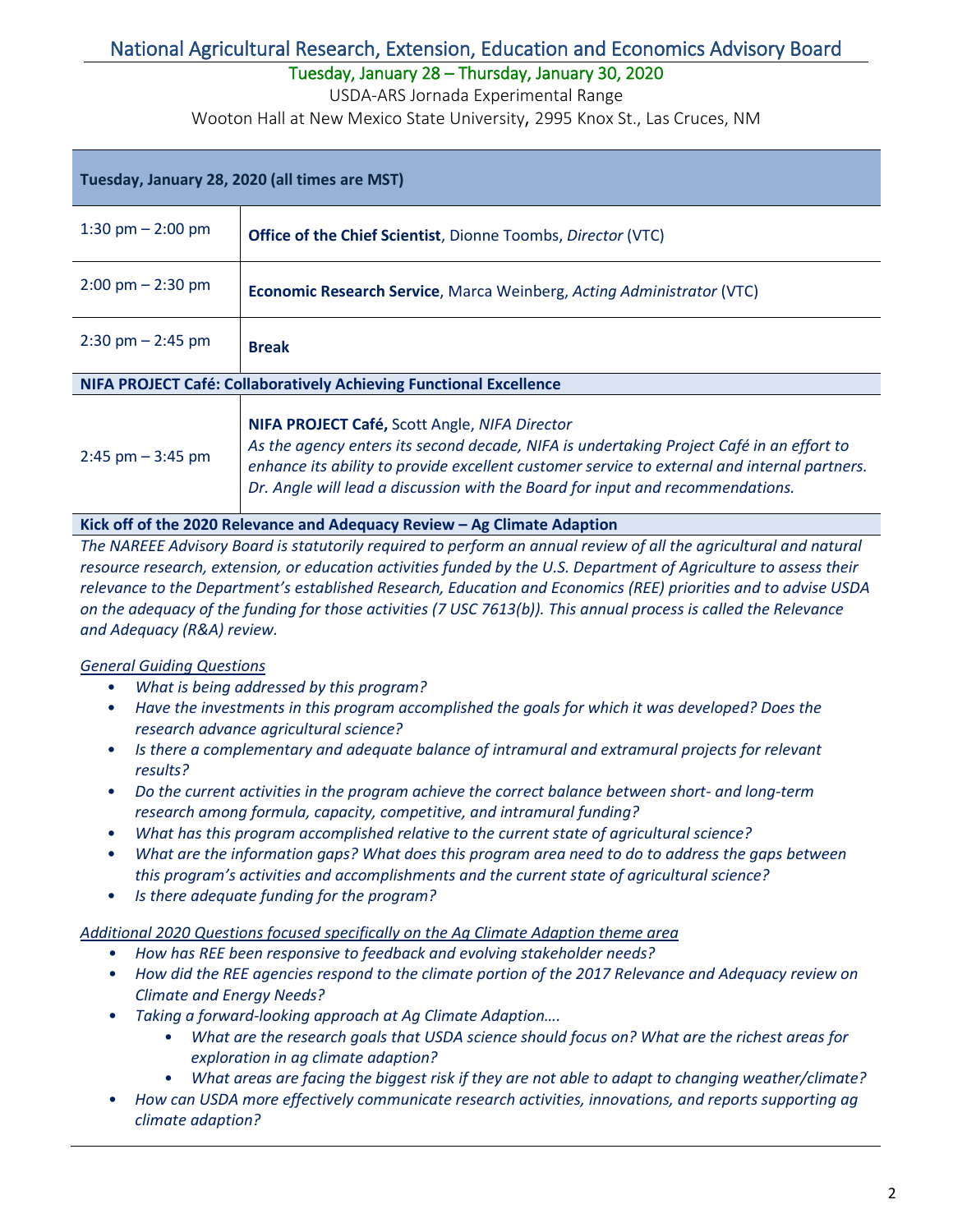Tuesday, January 28 – Thursday, January 30, 2020

USDA-ARS Jornada Experimental Range

| Tuesday, January 28, 2020 (all times are MST) |                                                                                                                                                    |                                                                                                                  |  |
|-----------------------------------------------|----------------------------------------------------------------------------------------------------------------------------------------------------|------------------------------------------------------------------------------------------------------------------|--|
| 3:45 pm                                       | Kick off Relevance and Adequacy Review - Robin Beck, Relevance & Adequacy<br>Subcommittee Chair, and Michele Esch                                  |                                                                                                                  |  |
|                                               | Agency Presentations and Discussion - each agency will have 15-20 minutes for<br>presentation and additional 10-15 minutes for discussion and Q&A. |                                                                                                                  |  |
| $3:45$ pm $-5:15$ pm                          | $3:45$ PM $-$ 4:00 PM                                                                                                                              | <b>Overview of Ag Climate Adaption Theme Area</b><br>Bill Goldner, Senior Advisor, Office of the Chief Scientist |  |
|                                               | 4:00 PM $-$ 4:15 PM                                                                                                                                | Q&A                                                                                                              |  |
|                                               | $4:15$ PM $- 4:30$ PM                                                                                                                              | <b>Overview of the Climate Hubs and the US Global Change</b><br><b>Research Program</b>                          |  |
|                                               | 4:30 PM $-$ 4:45 PM                                                                                                                                | Bill Hohenstein, Director, Office of Energy and Environmental<br>Policy, Office of the Chief Economist<br>Q&A    |  |
|                                               |                                                                                                                                                    |                                                                                                                  |  |
|                                               | 4:45 PM $-$ 5:00 PM                                                                                                                                | <b>ARS Ag Climate Adaption Research Programs</b><br>Marlen Eve, Deputy Administrator, Natural Resources and      |  |
|                                               | $5:00$ PM $-5:15$ PM                                                                                                                               | Sustainable Agriculture Systems, ARS<br>Q&A                                                                      |  |
| $5:15$ pm $-5:30$ pm                          | <b>Additional Q&amp;A and Discussion</b>                                                                                                           |                                                                                                                  |  |
| 5:30 pm $-$ 5:45 pm                           | <b>Public Comment</b>                                                                                                                              |                                                                                                                  |  |
| 5:45 pm                                       | <b>Adjourn for Evening</b>                                                                                                                         |                                                                                                                  |  |
| $6:00$ pm                                     | Group Dinner - La Posta de Mesilla, 2410 Calle De San Albino, Mesilla, NM                                                                          |                                                                                                                  |  |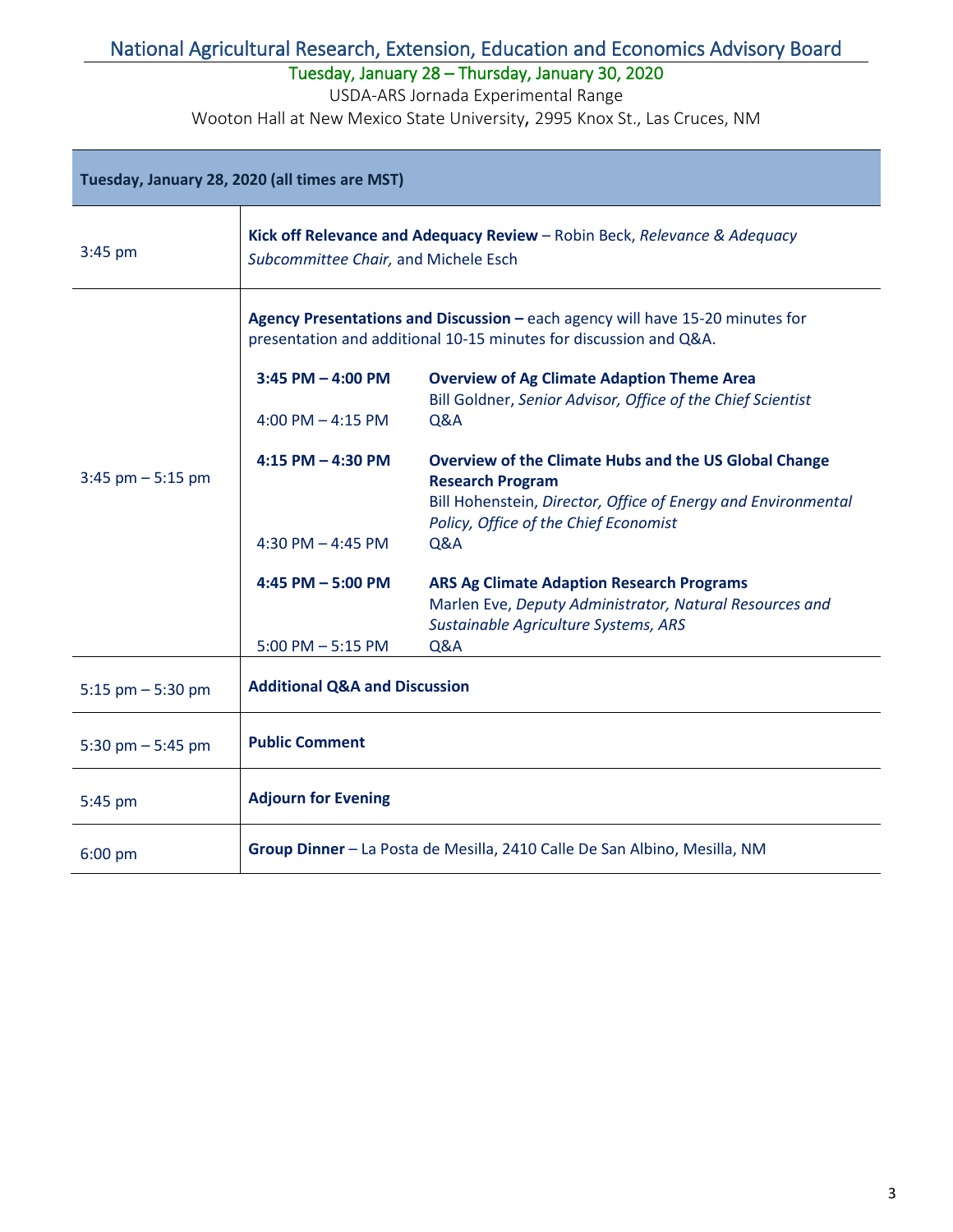Tuesday, January 28 – Thursday, January 30, 2020

USDA-ARS Jornada Experimental Range

| Wednesday, January 29, 2020 (all times are MST) |                                                                                                                                                                                                                                  |                                                                                                                  |  |
|-------------------------------------------------|----------------------------------------------------------------------------------------------------------------------------------------------------------------------------------------------------------------------------------|------------------------------------------------------------------------------------------------------------------|--|
| $7:30$ am $-8:00$ am                            | Transportation from Hotel to Wooten Hall (carpool in rental cars)                                                                                                                                                                |                                                                                                                  |  |
| $8:00$ am $-8:15$ am                            | Recap of Day 1 and Overview of Day 2, David Baltensperger, Chair                                                                                                                                                                 |                                                                                                                  |  |
| <b>Relevance and Adequacy Review</b>            |                                                                                                                                                                                                                                  |                                                                                                                  |  |
|                                                 | <b>Continuation of Agency Presentations and Discussion</b>                                                                                                                                                                       |                                                                                                                  |  |
|                                                 | $8:15$ AM $-$ 8:30 AM                                                                                                                                                                                                            | <b>Ag Climate Adaption Research Programs</b><br>Scott Angle, Director                                            |  |
| $8:15$ am $-9:15$ am                            | $8:30$ AM $- 8:45$ AM                                                                                                                                                                                                            | Q&A                                                                                                              |  |
|                                                 | $8:45$ AM $-$ 9:00 AM                                                                                                                                                                                                            | <b>NASS Ag Climate Adaption Contributions</b><br>Rick Mueller, Spatial Analysis Research Section Head (VTC)      |  |
|                                                 | $9:00$ AM $-9:15$ AM                                                                                                                                                                                                             | Q&A                                                                                                              |  |
| $9:15$ am $-9:45$ am                            | <b>Remarks from NMSU Cooperative Extension Service and Agricultural Experiment</b><br>Station, Jon Boren, Associate Dean, Cooperative Extension Service and Natalie Goldberg,<br>Associate Dean, Agricultural Experiment Station |                                                                                                                  |  |
| $9:45$ am $-10:00$ am                           | <b>Break</b>                                                                                                                                                                                                                     |                                                                                                                  |  |
|                                                 |                                                                                                                                                                                                                                  | Jornada Experimental Range/New Mexico State University Collaborations Overview                                   |  |
|                                                 | <b>Presentations</b>                                                                                                                                                                                                             |                                                                                                                  |  |
| 10:00 am $-$ 12:00 pm                           | $10:00$ AM $- 10:30$ AM                                                                                                                                                                                                          | <b>Jornada Experimental Range/Las Cruces Location programs</b><br>Brandon Bestelmeyer, Research Leader           |  |
|                                                 | $10:30$ AM $- 11:00$ AM                                                                                                                                                                                                          | Welcome from NMSU College of Agricultural, Consumer and<br><b>Environmental Sciences</b><br>Rolando Flores, Dean |  |
|                                                 | $11:00$ AM $- 11:30$ AM                                                                                                                                                                                                          | <b>SW Climate Hub Programs</b><br>Emile Elias, Director, Southwest Climate Hub                                   |  |
|                                                 | 11:30 AM - 12:00 PM                                                                                                                                                                                                              | <b>Sustainable Southwest Beef CAP Grant</b><br>Andres Cibils, Professor, Animal and Range Sciences, NMSU         |  |
| 12:00 pm $-$ 1:00 pm                            | <b>Boxed Lunch</b> (for members, Ex-Officio members, speakers, and panelists)                                                                                                                                                    |                                                                                                                  |  |
| Field Tour - Ag Climate Adaption Activities     |                                                                                                                                                                                                                                  |                                                                                                                  |  |
| 1:00 pm $-$ 5:00 pm                             | Field Tour (see separate agenda for details)                                                                                                                                                                                     |                                                                                                                  |  |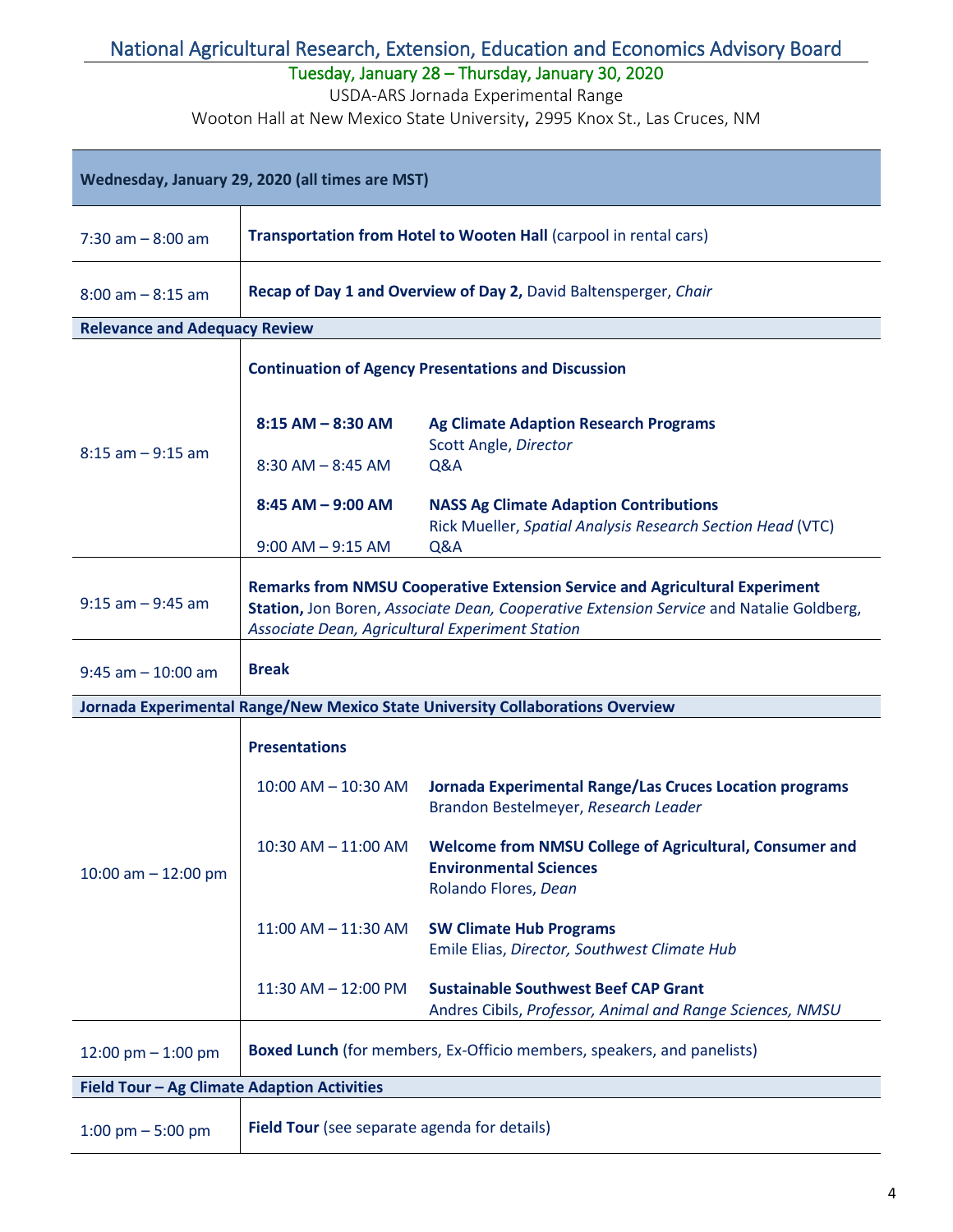Tuesday, January 28 – Thursday, January 30, 2020

USDA-ARS Jornada Experimental Range

| Wednesday, January 29, 2020 (all times are MST) |                                                                                                                                                                                                                                                                                                                                                                                                                                          |  |
|-------------------------------------------------|------------------------------------------------------------------------------------------------------------------------------------------------------------------------------------------------------------------------------------------------------------------------------------------------------------------------------------------------------------------------------------------------------------------------------------------|--|
| $5:00$ pm                                       | <b>Adjourn for Evening (dinner on own)</b>                                                                                                                                                                                                                                                                                                                                                                                               |  |
| $7:00$ pm                                       | <b>Optional Event</b> (separate flyer available):<br><b>NMSU Climate Change Education Seminar Series</b><br>Redesigning Desert Agriculture for Climate Change: Biomimicry, Nurse Plant Ecology and<br><b>Succulent Plants</b><br>Gary Nabhan, W.K Kellogg Chair in Southwest Borderlands Food and Water Security,<br>College of Social and Behavioral Sciences, University of Arizona<br>Rio Grande Theatre, 211 N. Main St., Las Cruces |  |